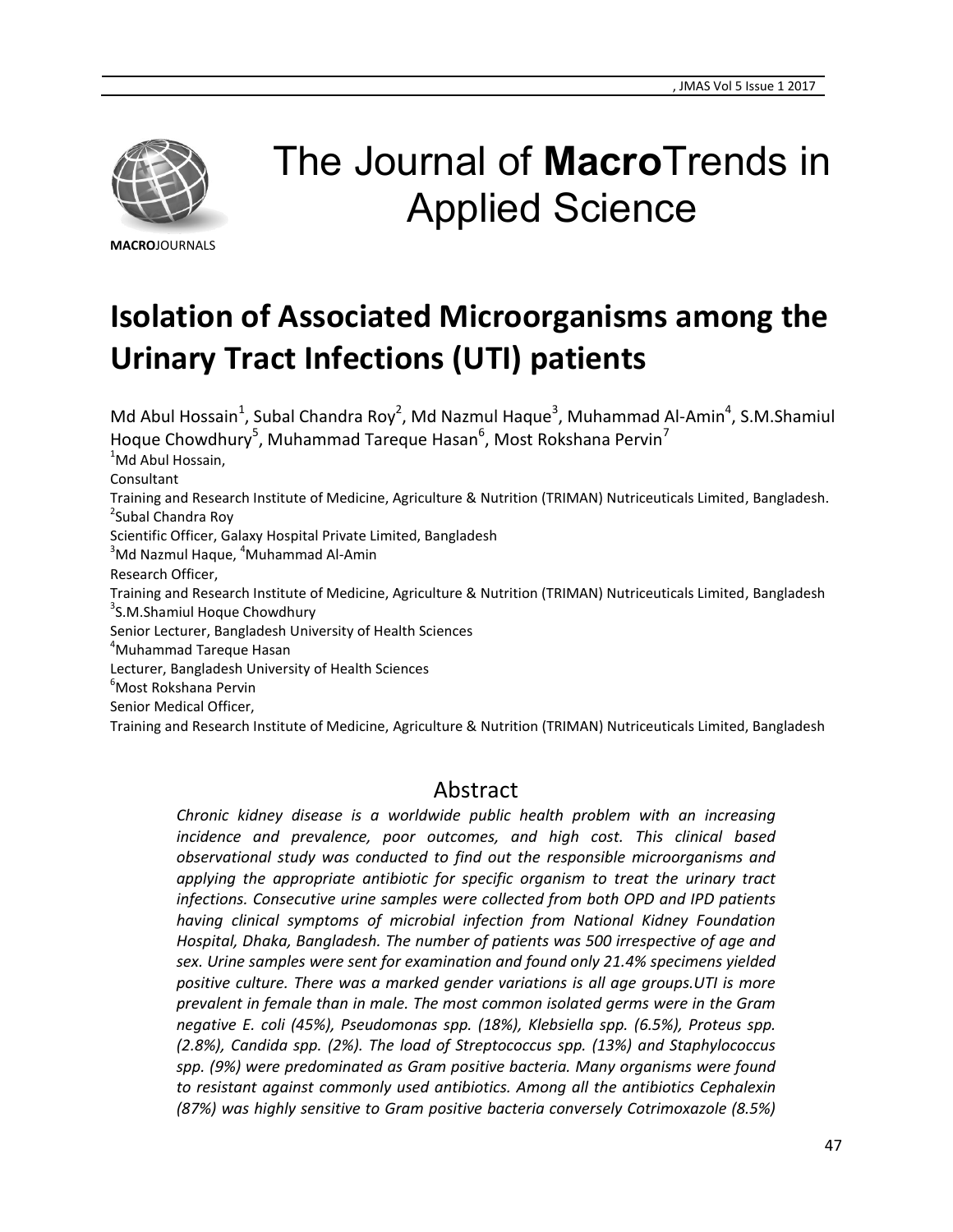*showed low sensitivity. Another antibiotics such as Amikacin ( 76% ) & Cephradine (3.6% ) showed sensitivity against Gram negative bacteria.*

Keywords: *UTI, CKD, Renal complications, MDR, Public health problem*

#### **Introduction**

Urinary tract infections (UTI) affect any part of the urinary tract. Most bacterial UTIs can involve the kidney, ureter, urinary bladder, prostate gland & urethra. Urinary tract infections (UTIs) are responsible for nearly 10 million doctor visits each year worldwide<sup>1</sup>. One in five women has at least a single UTI in her Lifetime<sup>2</sup>. Nearly 20 percent of women who have a UTI and 30 percent of those have another. Among the once infected women, 80 percent of them suffer by recurrence<sup>1,4</sup>. Urinary tract infections occur more commonly in women than men. 50% of the women have at least one infection at some point in their lives<sup>4</sup>. Recurrent of the infections are common in women where as the rate of asymptomatic bacterial infection in urine among men over 75 years of age are between 7-10%<sup>4</sup>. Risk factors are female anatomy, sexual intercourse, unhygienic conditions, environment and family history. Randomly using, incomplete and short course of antibiotics to treat this condition is increasing the complicacy. It increases the Multi Drug Resistant (MDR)<sup>5</sup>. In the United States, urinary tract infections accounts as for nearly seven million office visits, one million emergency department visits, and ten million are needed hospitalizations every year. The cost of these infections is significant both in terms of lost time at work and costs of medical care. In the United States the direct cost of treatment is estimated at 1.6 billion USD yearly<sup>6,9</sup>. Urinary tract infections may affect 10% of people during childhood. Among the children urinary tract infections are the most common in uncircumcised males less than three months of age, followed by females less than one year. Estimates of frequency among children however vary widely. In a group of children with a fever, ranging in age between birth and two years, 2% to 20% are diagnosed and found with a  $UTI^7$ . In young sexually active women, sexual activity is the cause of 75-90% of bladder infection, with the risk of infection related to the frequency of sex. The term 'honeymoon cystitis' has been applied to this phenomenon of frequent UTIs during early marriage<sup>8</sup>. During pregnancy, high progesterone levels elevate the risk o f decreased muscle tone of the ureters and bladder<sup>9</sup>, which leads to a greater likelihood of reflux, where urine flows back up the ureters and towards the kidneys . A kidney infection during pregnancy may result in premature birth or pre-eclampsia. Escherichia coli remains the predominant uropathogen (80%) isolate in acute community acquired uncomplicated infections, followed by Staphylococcus saprophyticus (10% to 15%). Klebsiella<sup>10</sup>, Enterobacter, Proteus species, and Enterococci infrequently cause uncomplicated cystitis and pyelonephritis.

#### **Methods and Materials:**

Urine samples were taken in a leak proof sterile container if the patient(s) catheterized urine collected from through catheter and took the midstream urine from the container as specimens. Specimens were tested within half an hour after collecting the samples<sup>11</sup>. For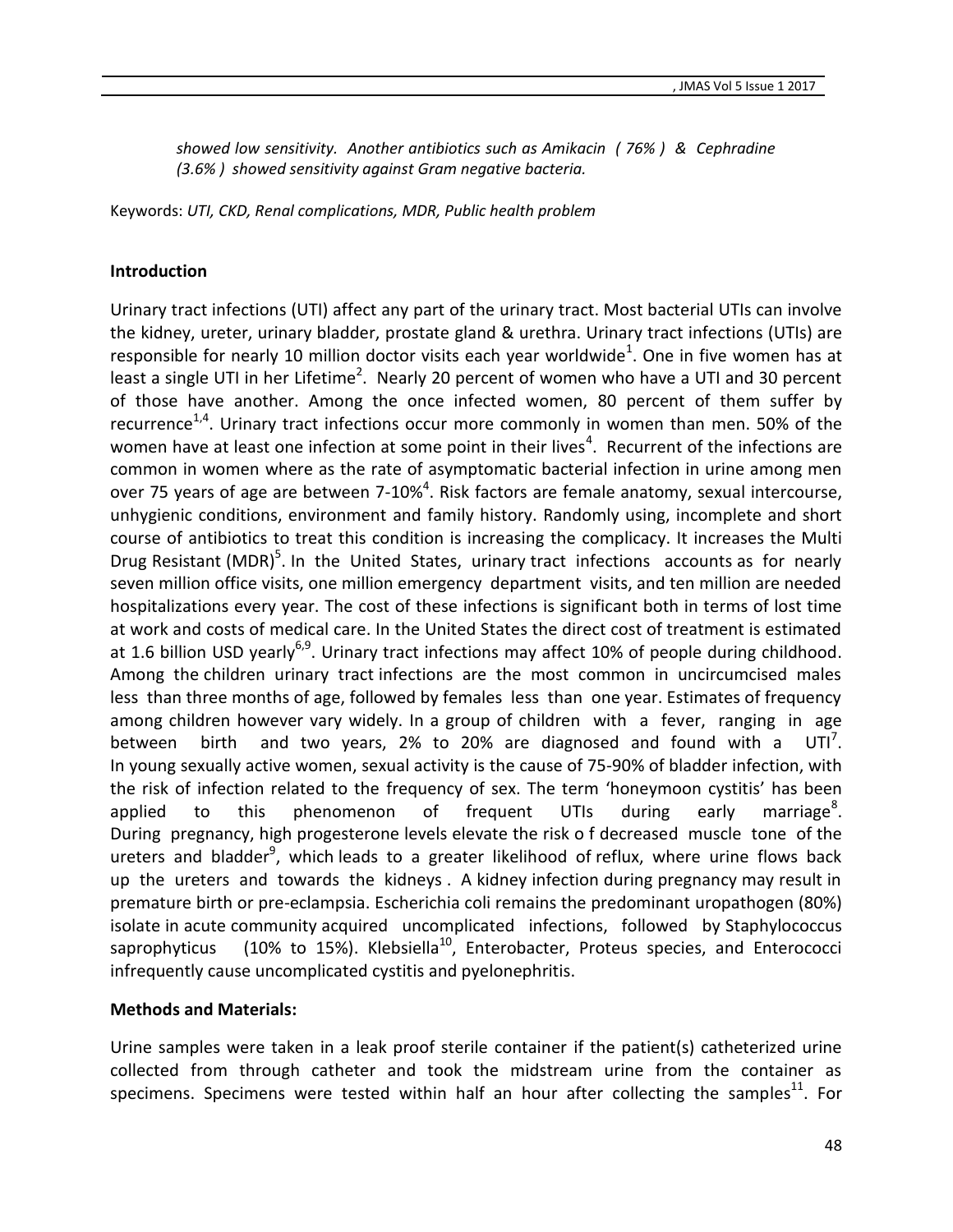chemical examination of urine by Dipstick method midstream urine were collected in the clean and sterilized container, took a Dipstick and immersed it inside the urine sample and then quickly pulled out the Dipstick from the urine and held the strip horizontally to get the result accurately<sup>12</sup>. For microscopic examination 10-15 ml urine was taken in a centrifuging tube and centrifuged it at 3000 rpm for 5 minutes. Poured off the supernatant fluid left 0.5 ml of urine and deposited. Then mixed the sediment gently and placed one drop on a clean glass slide. A cover slip was placed on it and examined under the microscope with low & high power. Report was given as cells/HPF after counting $^{13}$ . Different culture media such as MacConkey agar for isolation of only gram negative or enterobacteriaceae, Blood agar media for isolation of pathogenic Gram positive & Gram negative bacteria, Mueller-Hinton agar media for antibiotic sensitivity test were used<sup>14</sup> in microbiological method. The urine specimen 0.05ml was inoculated immediately into MacConkeys agar and Blood agar media by the sterile platinum wear loop as soon as possible. Than the media contain Petridis were inoculate at 37°C for 24-48 hours $^{13-15}$ .

#### **Results:**

| Table 1: Distribution of the respondents regarding age and gender in number and percentage |  |
|--------------------------------------------------------------------------------------------|--|
| $(N=500).$                                                                                 |  |

| SI. No. | Age (year)   | <b>Total</b> | <b>Male</b> | %    | Female | %    |
|---------|--------------|--------------|-------------|------|--------|------|
| 1       | $0$ to $10$  | 56           | 28          | 50   | 28     | 50   |
| 2       | 11 to 20     | 30           | 10          | 33.3 | 20     | 66.7 |
| 3       | 21 to 30     | 97           | 28          | 28.9 | 68     | 70.1 |
| 4       | 31 to 40     | 86           | 28          | 32.6 | 58     | 67.4 |
| 5       | 41 to 50     | 92           | 39          | 42.4 | 53     | 57.6 |
| 6       | 51 to 60     | 68           | 27          | 39.7 | 41     | 60.3 |
| 7       | 61 to 70     | 49           | 27          | 55.1 | 22     | 44.9 |
| 8       | $70 +$       | 22           | 5           | 22.7 | 17     | 77.3 |
|         | <b>Total</b> | 500          | 193         | 38.6 | 307    | 61.4 |

Table 1 shows the total number 500 patients with UTI both sex and irrespective of age were participated. Majority of them were female (61.4%) and almost double than male (38.6%). Among them age between 21 to 30 years and more than 70 years female were more prone to suffer urinary tract infection respectively 70.1% and 77.3%. On the contrary male of those age group were less infected by UTI.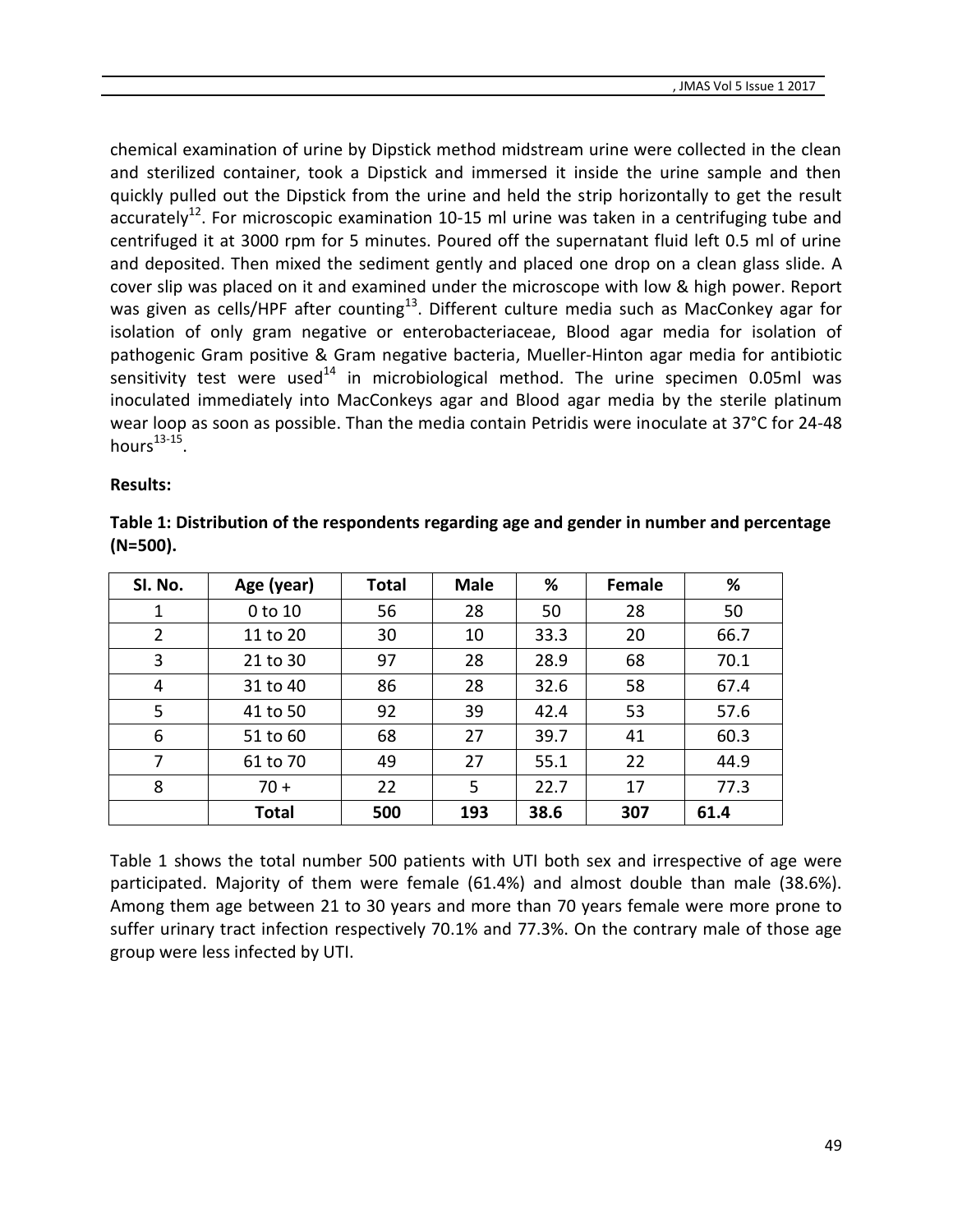**Table 2: Number of specimen according to growth of urinary pathogen, non pathogen and no growth of pathogen (N= 500)**

| <b>Criterion of specimen</b>                        | <b>Number</b> |  |
|-----------------------------------------------------|---------------|--|
| Specimens showing growth of urinary pathogens       | 103           |  |
| Specimens showing growth of non pathogens           | 26            |  |
| Specimens showing no growth                         | 371           |  |
| Percentage of positive culture for urinary pathogen | 20.6%         |  |

The study found the growth of urinary pathogen in 20.6% specimen, non pathogenic growth found in 5.2% specimen. But in most of the specimens found no growth of pathogen. **Figure 1: The growth of E. Coli in MacConkey agar media.**



#### **Fig: Growth of E. Coli in MacConkey agar media.**

Figure 1 showed the growth of E. Coli in MacConkey agar media after 24 hours inoculation at  $37^0$ C in the freeze.

**Table 3: Distribution of the Gram Negative and Gram positive Isolated Microorganisms of UTI patients (N=107).**

| <b>Isolated Microorganisms</b> | <b>Number</b> | Percentage |
|--------------------------------|---------------|------------|
| <b>Gram Negative organisms</b> | 83            | 77.5%      |
| <b>Gram Positive organisms</b> | 24            | 22.5%      |
| Total                          | 107           | 100        |

The study revealed that among the isolated microorganisms most of them (77.5%) were Gram Negative and 22.5% were Gram Positive.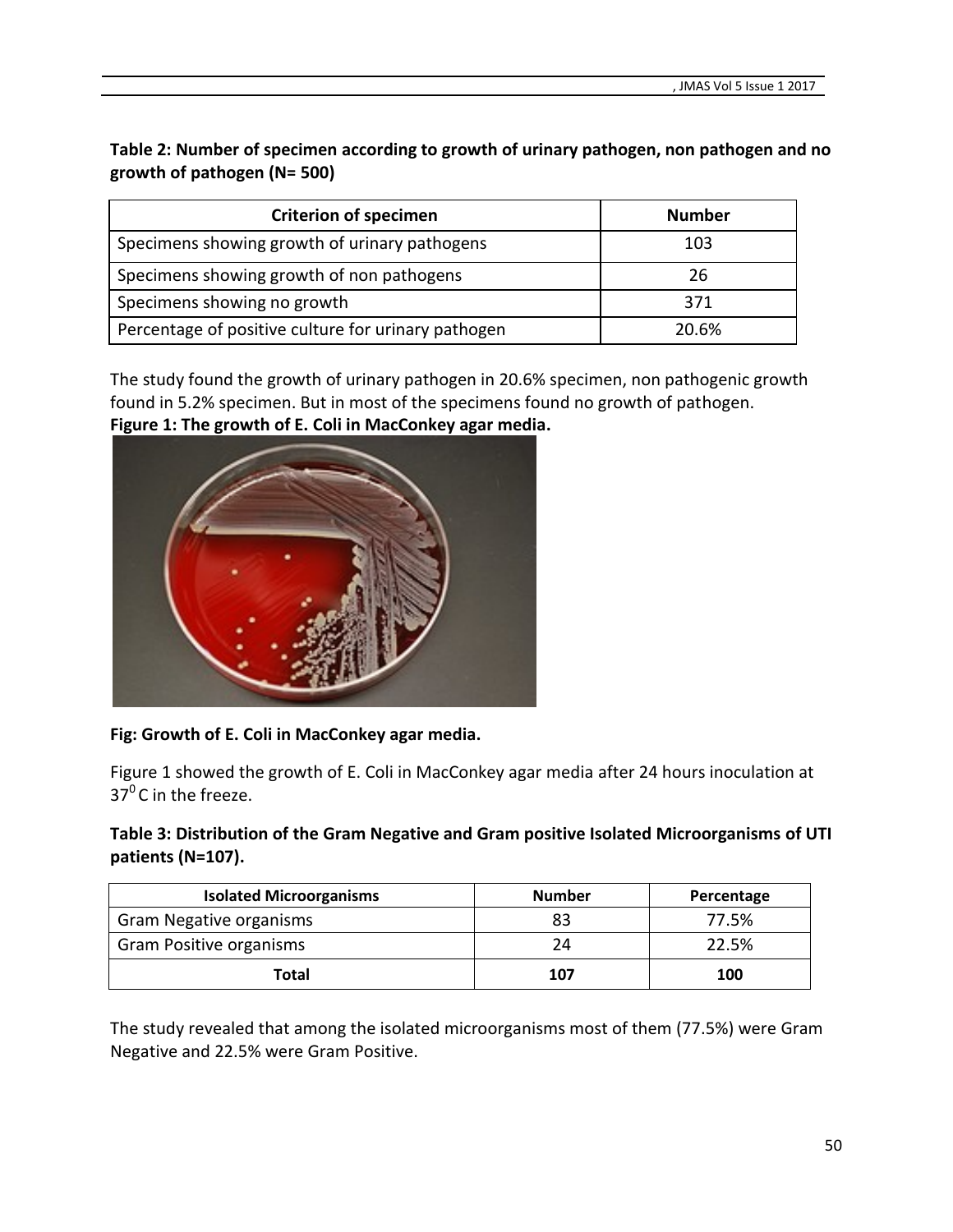

**Figure 2: Etiological agents and isolated microorganisms of UTI isolated male patients.**

The above pie diagram shows the percentage of different type of isolated organisms of male UTI patients. E. Coli was the highest (40%), Pseudomonas sp. (17%), Streptococcus sp. (14%), Klebsiella sp. (9%), Proteus sp. (3%), Staphylococcus sp. (11%), Candida sp. (3%), Other's (3%).





The pie diagram (Fig.3) shows the percentage of isolated agents of urinary tract infection of male patient. Among them E. Coli (46%) was major cause of infection then Pseudomonas sp. (17%), Streptococcus sp. (13%), Klebsiella sp. (6%), Proteus sp. (3%), Staphylococcus sp. (8%), Candida sp. (1%), and Other's (6%).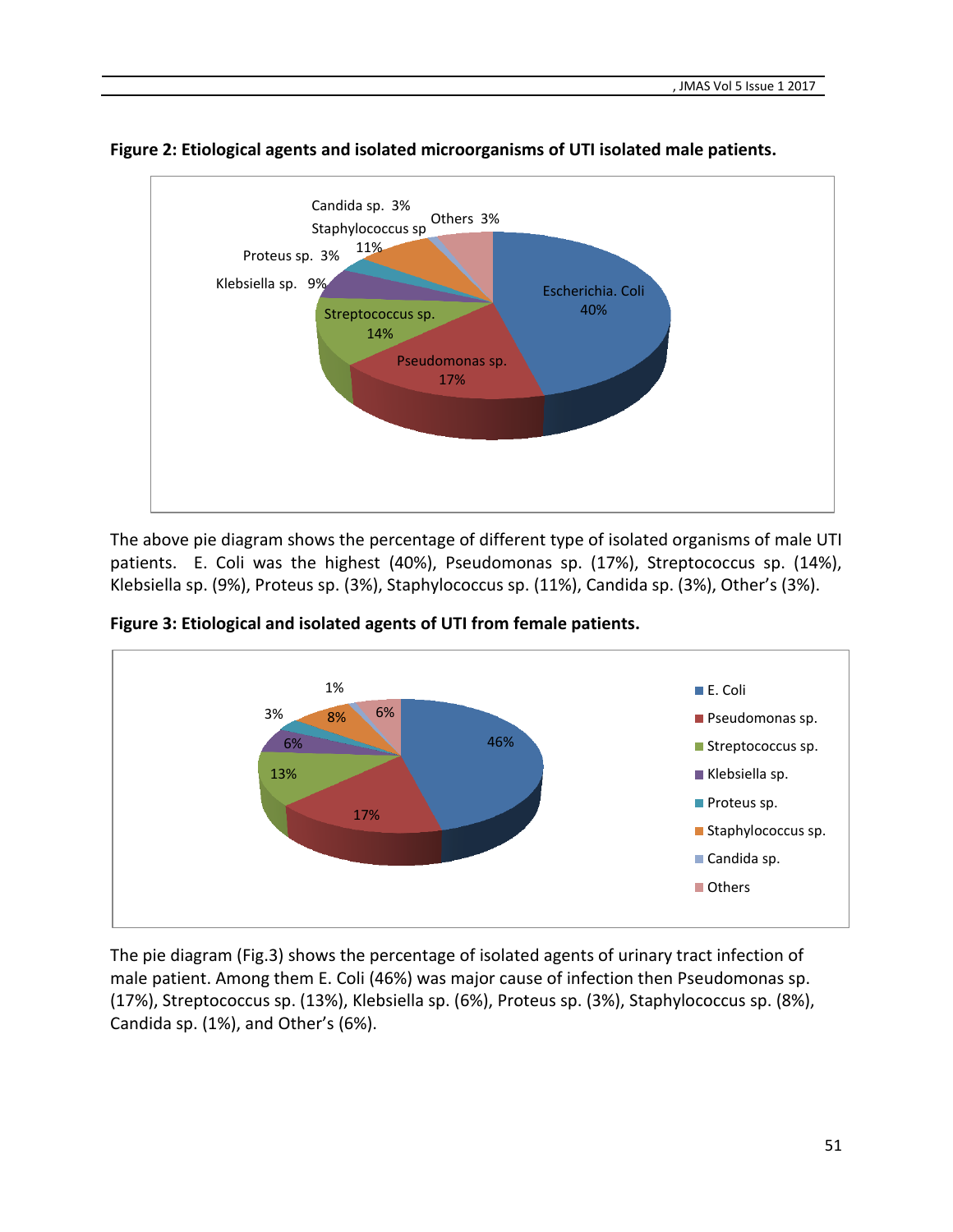#### **Discussion:**

. The mean age of the study respondents was 36.4 years with standard deviation of  $\pm$  10.1 years which is similar with study conducted in National Kidney Hospital in India where the figure were 35.6  $\pm$  1214 years.<sup>3,13</sup> It was revealed in study conducted in Malaysia and found that the mean age was  $36 \pm 8.4$  years, and in Srilanka it was  $36.9$  years, but differ with study in Thailand where it was 29.5  $\pm$  11.0 years.<sup>1,7,9</sup> In this study, 38.6% of the respondents were male which differs largely with study in India where 33.7% and 61.4% were female whereas it was in India 72.3%.

In the current study we found among the 500 UTI cases 110 (22%) from IPD and 390 (78%) from OPD patients as study subjects. Another study was done in Pakistan there found 31% from IPD 69% from OPD. The study revealed that Escherichia Coli has occupied the highest percentage (46%) of the cause of infections (UTI) and a small number of Candida species (2%) are caused of UTI among the pathogenic growth microorganisms. But in Hongkong E. coli found 29%, in Thailand 33% and in India got 44.7% responsible for urinary tract infections (UTI)<sup>14</sup>. The study also revealed that the most common isolate was E. Coli 45%, followed by Pseudomonas sp. 18%, Streptococcus sp. 13%, Klebsiella sp. 6.5%, Proteus sp. 2.8%, Staphylococcus sp. 9%, Candida sp. 2%, Others (Enterobacter, Serratia,Citrobacter) 4.6%. The present results indicate that E. Coli is the principal etiological agent of UTI in Bangladesh,

#### **Recommendations:**

This study attempts to ease some of the problems that may arise when prescribing antibiotics to UTI patients and reduce the ominous of Multi Drug Resistant (MDR). This study may also contribute to the development of national policies for using antibiotics as well as diagnosis of UTI in Bangladesh.

#### References

1. Lane, DR; Takhar "Diagnosis and management of urinary tract infection and pyelonephritis.". SS (August 2011)

2. Salvatore S, Salvatore S, Cattoni E, Siesto G, Serati M, Sorice P, Torella M "Urinary tract infections in women.". (June 2011)

3. Woodford, HJ; George, J "Diagnosis and management of urinary infections in older people". February 2011

4. Flores-Mireles, AL; Walker, JN; Caparon, M; Hultgren, SJ "Urinary tract infections: epidemiology, mechanisms of infection and treatment options."

5. Nicolle LE (2008) "Uncomplicated urinary tract infection in adults including uncomplicated pyelonephritis"

6. Gaines, KK (2004 Jun). "Phenazopyridine hydrochloride: the use and abuse of an old standby for UTI."

7. Colgan, R; Williams, M (2011 Oct 1)."Diagnosis and treatment of acute uncomplicated cystitis."